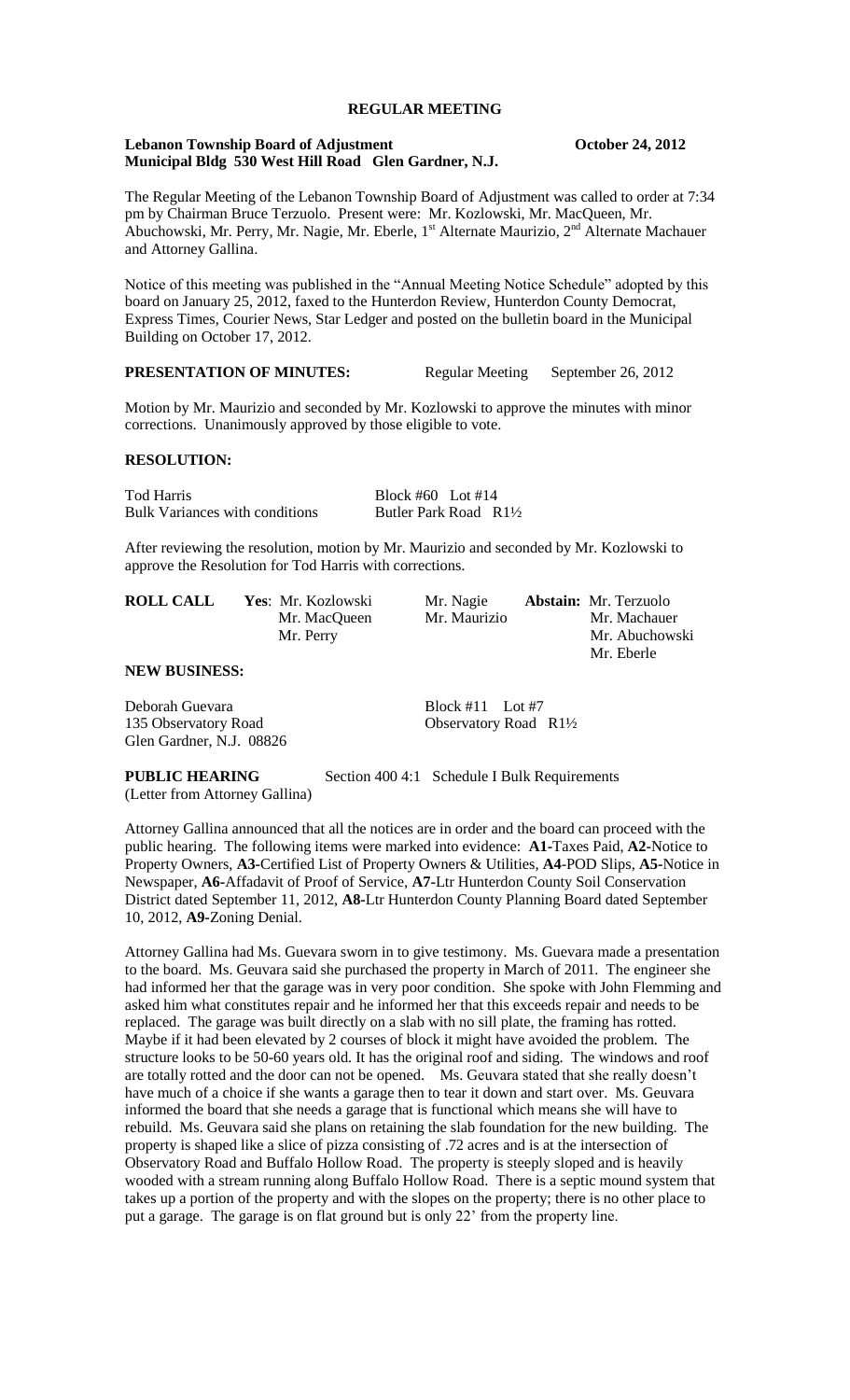#### **Lebanon Township Board of Adjustment October 24, 2012 Page 2**

Attorney Gallina asked if the dimensions of the garage was going to be 24' x 22' & 14' high and asked if those were also the dimensions of the current garage. Ms. Guevara said no, the current garage is 20.6' x 24'  $\&$  13' high and has a very shallow roof and the pitch isn't right. Ms. Guevara said she plans on replacing the old garage with a pole building which is designed as a 2 car garage and having a slightly greater footprint than the existing two car garage. The roof pitch of the new engineered building is 4:12 and is 22' x 24' and she plans on using the existing slab. The maximum height of the new garage is 13.8'. The new building will be vinyl sided like the house. The building will be slightly larger than the existing garage. Mr. MacQueen asked if Ms. Guevara was a contractor. Ms. Guevara said she has a degree in architectural engineering. Attorney Gallina asked if she plans on having electricity since the existing garage has power. Ms. Guevara said yes and she is hoping to have an automatic door.

Chairman Terzuolo asked if the board had questions of the applicant. Mr. Maurizio asked about the shed since it sits over the property line. Ms. Guevara said when speaking with Ms. Glashoff it was decided that if she can't move it within the building envelop then she will have it removed off the property. Ms. Guevara said it wasn't a priority to keep the shed. Mr. Maurizio said he assumes since the garage is slightly larger is because the poles are outside of the existing slab. Ms. Guevara said yes and that 20' won't work and the next size is 22'. Mr. Eberle asked if the existing slab is 24' deep. Ms. Guevara said yes and when speaking to a representative of the company they said they might have to demolish a portion of the slab. Ms. Guevara said the garage is so close to the house, she doesn't want the new one any closer. Mr. Eberle asked if it will still be a slab on grade. Ms. Guevara said yes. Mr. Perry asked if the garage has ever been flooded. Ms. Guevara said it takes on water with every heavy rain storm because there are no gutters or over hang. Mr. Abuchowski asked if there are any pictures of the new garage. Attorney Gallina said it is not required. Mr. Kozlowski said he thought that modules come complete on the back of a truck. Ms. Guevara said they are pre-engineered and the trusses come in on a truck along with the side walls.

Mr. Kozlowski asked who the builders were she was considering. Ms. Guevara said either Kistler or Conestoga. Mr. Machauer asked about her discussion with Mr. Flemming regarding tearing down the building. Ms. Guevara said they discussed the dividing line between repair and tearing down and rebuild. Ms. Guevara said the repairs exceed the definition of repair. Ms. Guevara said that 50% of the structure would have to remain and that isn't going to happen and noted the new building will have rain gutters. Mr. MacQueen asked about just moving the shed on to the property. Ms. Guevara said she was under the impression that the shed had to be within the building envelop. To do that it would be on top of the septic tank and since rodents like to live in them and ground hogs under them, she decided just to get rid of the shed since she really didn't need it.

At the conclusion of the board's questions, Chairman Terzuolo opened the hearing to the public for questions of the applicant. There were none. Chairman Terzuolo asked the applicant to give her summation at this time. Mr. MacQueen made a motion to close the public portion of the hearing with Mr. Perry seconded the motion. Unanimously approved. The board deliberated at this time. At the conclusion of the board's deliberations, motion by Mr. MacQueen and seconded by Mr. Perry to grant the bulk variances with the following conditions:

- a. The applicant shall obtain all the necessary approvals from any outside agencies having jurisdiction, including but not limited to building sub-code approval.
- b. The new garage will be constructed substantially in accordance with the length and width dimensions and location as shown on the variance plan prepared by Christopher Melick, PE dated August 3, 2012. The height of the new structure shall be under  $15^\circ$ .
- c. The shed located on the southerly boundary of the property will be removed.
- d. An updated variance plan will be submitted indicating that the existing shed will be removed.
- e. The applicant will pay all necessary fees and escrows payable in connection with the application.

.